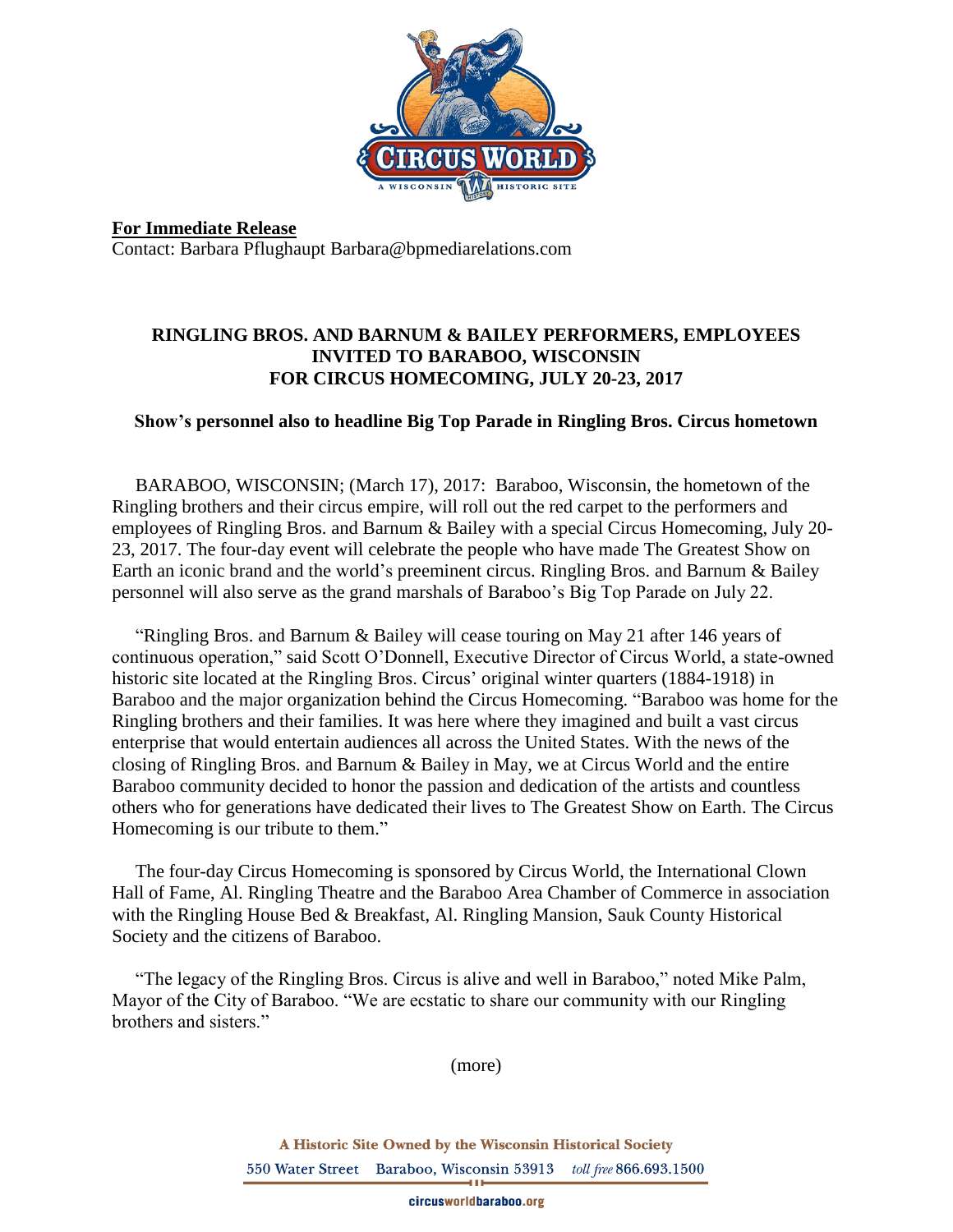## **RINGLING BROS. AND BARNUM & BAILEY PERFORMERS, EMPLOYEES INVITED TO BARABOO, WISCONSIN FOR CIRCUS HOMECOMING JULY 20-23, 2017** Page 2

 "To have the Ringling circus family as our community's guests in July brings the story full circle back to the spot where it all started," said Greg DeSanto, Executive Director of Baraboo's International Clown Hall of Fame and Research Center and a former Ringling Bros. and Barnum & Bailey performer and instructor with its Clown College. "Baraboo is where The Greatest Show on Earth began and it is here where we continue to preserve and cherish that important cultural heritage for generations to come. The Circus Homecoming will offer many attractions and events to celebrate the Ringling personnel and their link to our community's history."

 Circus Homecoming events open to the public will begin on Thursday, July 20. At 7:00 p.m. on Baraboo's historic downtown courthouse square, a traditional circus band concert honoring the glorious music from the big top. The concert will feature Professor Gerald Stich and his Original Circus Band, as well as musical performers from The Greatest Show on Earth. Prior to the concert at 5:00 p.m., there will be a two-hour Evening on the Al. Ringling Mansion Veranda, featuring live entertainment.

 Activities on Friday, July 21 will include an 11:00 a.m. guided tour of Baraboo's Walnut Hill Cemetery where four of the Ringling brothers and other circus luminaries are interred. Following a 5:00 p.m. to 7:00 p.m. Evening on the Al. Ringling Mansion veranda, the 1952 Oscar-winning best picture, "The Greatest Show on Earth," will be shown on the big screen at 7:00 p.m. at the Al. Ringling Theatre.

 On Saturday, July 22, audiences will be entertained by a Clown Antics street performance in front of the International Clown Hall of Fame beginning at 9:45 a.m. Then, at 11:00 a.m., the  $5<sup>th</sup>$ Annual Big Top Parade will take to the streets of downtown Baraboo, with Ringling Bros. and Barnum & Bailey employees serving as grand marshals. The parade will feature antique, horsedrawn circus wagons from Circus World's unequaled collection, animals, bands, community floats and this year, due to Ringling Bros. and Barnum & Bailey, the grandest assemblage of clowns on the planet.

 On Saturday at 7:30 p.m., performers from The Greatest Show on Earth will showcase their talents on the stage of the restored Al. Ringling Theatre for a one-time-only presentation of "Sawdust, Spangles and Dreams." Proceeds from this event will benefit the Circus Traveling Show Retirement Project & Showpeople's Winter Quarters, as well as International Clown Hall of Fame, the Al. Ringling Theatre and Circus World. There will also be another Evening on the Al. Ringling Mansion Veranda from 6:00 p.m. to 10:00 p.m.

(more)